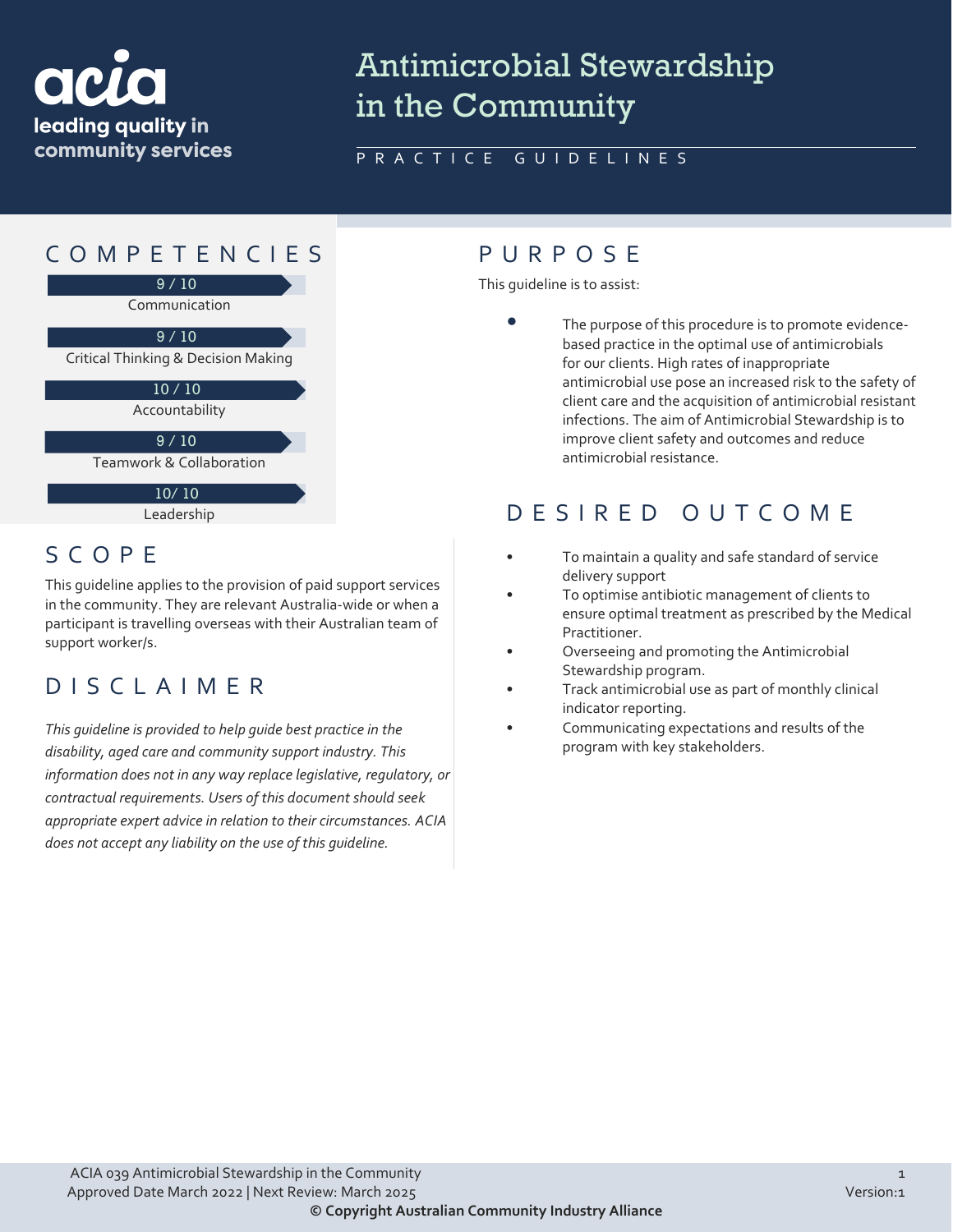### DEFINITIONS & SUPPORTING INFORMATIO N

**Community Supports and/or Services** is defined as the provision of paid supports and services in a service user's home or community. It includes but is not limited to, the following activities of daily living:

- personal care or support
- housework or domestic assistance
- transport assistance
- community access
- social support
- nursing services
- clinical supports
- gardening and home maintenance
- palliative care
- respite care

**Support Worker** - A paid person who assists people to perform tasks of daily living so as to participate in social, family and community activities in the person's home and their community. Support Workers have been commonly known in the past as attendant care worker, disability worker, aged care worker, community worker, homecare worker, care worker or paid carer.

**Service Provider** - Organisation or person accountable for the delivery of supports to Clients.

**Carer** - a person that provides supports to the Client at no cost (generally family or friend).

**Support Worker Competency** - trained and assessed as competent by a Registered Nurse or a person deemed competent by the provider to safely and appropriately perform a specified task as a support worker.

**Client** means the service user, participant, user, care recipient, consumer or person receiving the nursing or support services.

**Plan** means a Service Plan, Support Plan or Individual Plan (however titled – the plan) is a document developed in response to a request for service. It is developed by a Registered Nurse or a person deemed competent by the provider from the service provider, prior to the commencement of service delivery. It outlines the expected outcomes of the requested care/services and the tasks, duties and interventions required to meet the care and service needs of the client (within the parameters of the funding program). The plan guides and directs the individual support worker or Registered Nurse in their day-to- day delivery of the services.

**Registered Nurse** means a person who has completed the prescribed educational preparation, demonstrated competence for practice, and is registered and licensed with the Australian Health Practitioner Regulation Agency (AHPRA) as a Registered Nurse.

**Competent** means having been trained and assessed by a registered nurse or enrolled nurse or approved assessor as competent to safely and appropriately perform a specified task.

**Antimicrobial** - A chemical substance that kills or inhibits the growth of bacteria, viruses and fungi, including yeasts or moulds.

**Antimicrobial resistance** - Antimicrobial resistance happens when bacteria change to protect themselves from an antimicrobial. When this happens, antimicrobials that previously would have killed the bacteria, or stopped them from multiplying, no longer work against those bacteria. (Australian Commission on Safety and Quality in Health Care, 2014).

**BacteriaMicroscopic living organisms,** usually one-celled, that can be found everywhere. Most bacteria are harmless, but they can become dangerous when they cause infections.

**Broad-spectrum antimicrobials** - Antimicrobials that are active against a wide range of organisms are referred to as broad-spectrum antimicrobials.

**Clinically indicated** - Having a symptom or condition that makes a particular treatment or procedure advisable.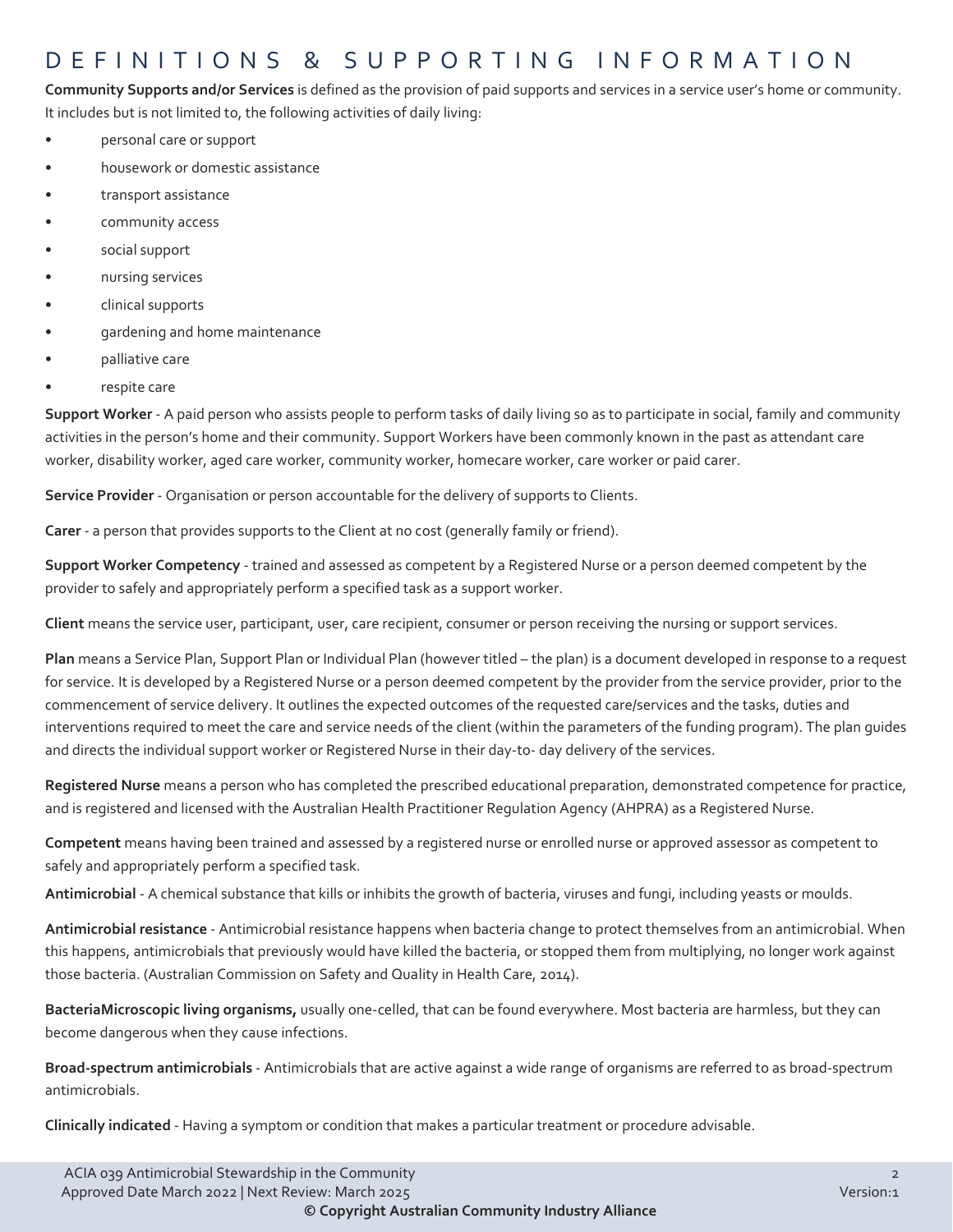**Clinician -** A healthcare provider trained as a health professional. Clinicians include registered and non-registered practitioners, or a team of health professionals, who provide direct clinical care.

**Dose** - A specified quantity of a therapeutic agent, such as a medicine, prescribed to be taken at one time or at stated intervals.

**Guidelines** - Clinical practice guidelines are systematically developed statements to assist practitioner and decisions about appropriate health care for specific circumstances.

**Client record** - Information about a (client) held in hard or soft copy. The medical record may comprise clinical records (such as medical history, treatment notes, observations, correspondence, investigations, test results, photographs, prescription records, medication charts), administrative records (such as contact and demographic information, legal and occupational health and safety reports) and financial records (such as invoices, payments and insurance information).

**Infection** - The invasion and reproduction of pathogenic or disease-causing organisms inside the body. This may cause tissue injury and disease. Infectious agents can include bacteria, viruses, fungi and parasites.

**Microbiology testing** - Tests performed on specimens (e.g. a blood sample) in a laboratory to determine the cause of an infection and to identify suitable treatments.

**Narrow-spectrum antimicrobials** - Antimicrobials that target particular organisms or groups of organisms are referred to as narrowspectrum antimicrobials. See also Broad-spectrum antimicrobials.

**Prophylactic use** - The use of antimicrobials to prevent an infection in clinical situations where there is significant risk of infection occurring. For example, antimicrobials are sometimes given before surgery as a preventative measure against infection.

### GUIDELINE

The use of antimicrobials in clients should be governed and have oversight through an antimicrobial stewardship (AMS) program. The organisation should recognise and assess client's need to use antimicrobials, recommend appropriate interventions and evaluate overall antibiotic use at the home. Their role also includes but is not limited to the following:

- collection and reporting on data related to antimicrobial prescribing and use, antimicrobial resistant organisms, culturing and adverse drug events;
- evaluation of the risk of antimicrobial related harms to the client;
- identification of infection based on standardised criteria;
- use of evidence-based antimicrobial prescribing guidelines;
- identification of antimicrobial use that is not aligned with organisational policy or guidelines;
- review of prescriptions for antimicrobial use to ensure they are aligned with the goals of care;
- review of length of antimicrobial treatment and effectiveness;
- review of appropriateness of antimicrobials prescribed;
- identify adverse outcomes that might be associated with antimicrobials;
- provide information on:
	- o safe administration of antimicrobials and prevention of medication errors as well as correct management of phone or fax orders;
	- o the return of unused antimicrobials to pharmacist; and
	- $\circ$  documentation of the antimicrobial treatment plan in the clients health record.

Prior to commencing antimicrobial therapy consider the risk of antimicrobial related harms to the client(s). These include risk of serious diarrheal infections from C.difficile, increased adverse drug events and drug interactions and colonisation and/or infection with antimicrobial-resistant organisms.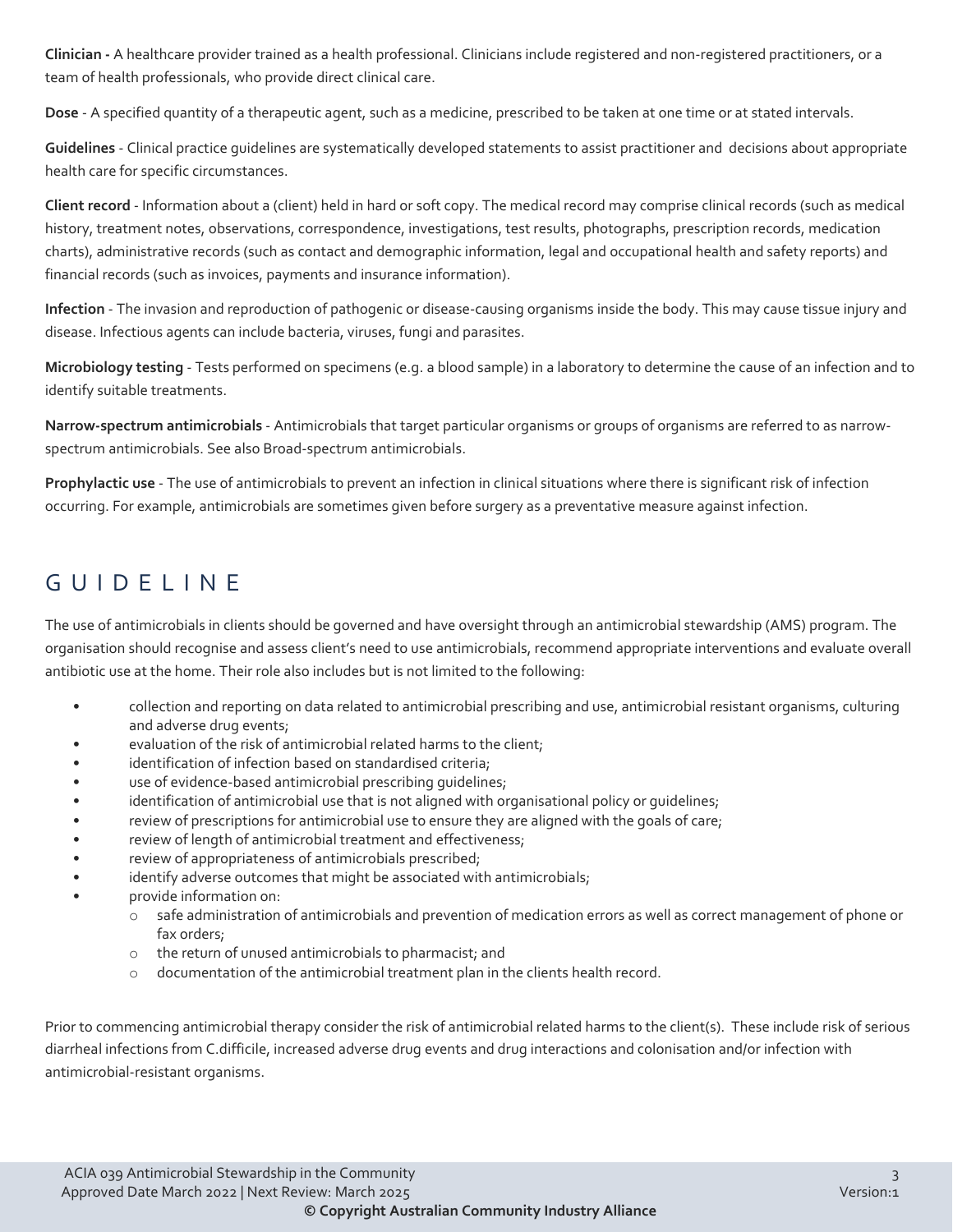The aim of the program:

- Identify clients who require antimicrobial therapy and recognise the risks associated with high, or inappropriate, antimicrobial use.
	- o Conduct clinical assessment and collect clinical evidence to confirm presence, source and type of infection.
	- o If clinical criteria of new, or increasing, infection are present carry out diagnostic testing. Specimens for microbiology must be collected correctly and in a timely manner before commencing antimicrobials.
	- o Follow up and review microbiology results in a timely manner to confirm presence of infection. Refer to previous antimicrobial susceptibility results where a specimen/culture could not be collected, or microbiology results are not available.
- Communicate the clinical indicators of infection in a timely and effective manner to the medical officer/GP. Discuss use of evidence-based antimicrobial prescribing guidelines (e.g. Therapeutic Guidelines Ltd) to understand the:
	- o duration of therapy (kept at a minimum for resolution of infection);
	- o dosage and frequency targeted to the client's clinical condition, site and type of infection;
	- o the narrowest spectrum therapy required; and
	- o the use of alternative interventions to manage asymptomatic bacteriuria.
- The response to clients presenting with serious infection or acute deterioration must be escalated.
- Establish and verify if the client has a history of antimicrobial allergies or other antimicrobial adverse effects.
- Establish the client's goals of care (comfort versus survival) or when their condition changes as this will inform antimicrobial use at end of life for example: alignment of the decision to prescribe an antimicrobial or not with the client's goals of care – i.e. comfort or end of life care or extended survival. Consideration of whether the clinical symptoms justify the prescription of antimicrobials and if the goals of care have been discussed with the client and or their representative.
- If antimicrobial therapy is not indicated, document concerns and investigations and communicate to client (s) and their representative why this is the case.
- The antimicrobial stewardship program at the home will support safe administration of antimicrobials and prevention of medication errors. This includes:
	- o checking the client's allergy status;
	- o ensuring the right antimicrobial is administered to the right client at the right dose, route, form and time, and then documented;
	- o identifying and challenging antimicrobial use that does not align with policy or guidelines;
	- o returning unused antimicrobials to the pharmacist for appropriate disposal;
	- o ensuring the client's antimicrobial treatment plan is documented in a timely manner in the health record and includes:
		- $\blacksquare$  indication(s) for treatment
		- generic drug name, dose, time and route of administration
		- **Palanned duration of treatment**
		- review/stop date
- Following initiation of an antimicrobial, monitor and document the client's response to treatment including any allergic responses and adverse effects of antimicrobial use such as:
	- o diarrhoea associated with C.difficile;
	- o increased incidence of diarrhoea amongst other clients suggesting transmission; and
	- o candidiasis (oropharyngeal, vulvovaginal).
- Where antimicrobial therapy for a suspected infection was commenced prior to receipt of investigation results, contact the medical officer to:
	- o review the results within 24 hours of receipt; and
	- o adjust or cease antimicrobial therapy as appropriate.
	- The clinical team (nurse, medical officer/GP, and pharmacist) should initiate an antimicrobial review process after 48-72 hours of commencing treatment or on the documented review date to assess ongoing need and choice of antimicrobial. This review needs to include:
		- $\circ$  identification of treatment that is not in line with microbiological results or recommended guidance, and highlight this to prescribers;
		- o repeat of microbiology to inform continuation or cessation of antimicrobial;
		- o reconciliation and adjustment of the prescription (appropriateness of antimicrobial, dose, duration and route of administration) in accordance to the client's clinical need and response to treatment; and
		- $\circ$  switching treatment with broad spectrum antibiotic to a narrow spectrum antibiotic as quided by microbiology results and clinical condition; and specialist advice to ensure optimal treatment is being provided
- When an antimicrobial has been prescribed, the client need to be given information in an accessible and understandable format. This includes information about the infection, treatment, benefits and risks of treatment.